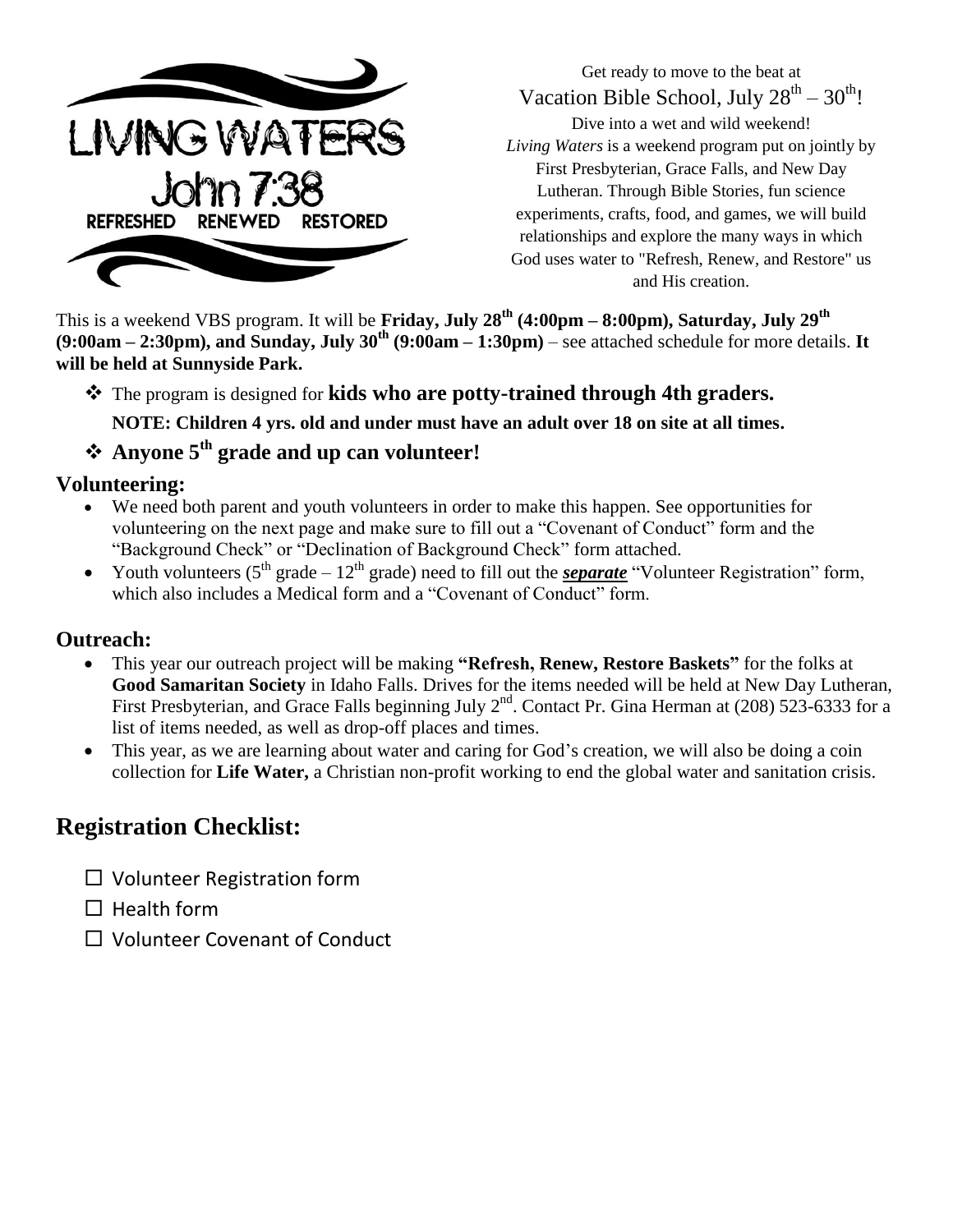## **YOUTH VOLUNTEER**

*Living Waters* **Vacation Bible School 2017**

**Friday, July 28th (4:00pm – 8:00pm), Saturday, July 29th (9:00am – 2:30pm), and** 

**Sunday, July 30th (9:00am – 1:30pm)**

**Sunnyside Park**

**Hosted by First Presbyterian, Grace Falls, & New Day Lutheran**

| Gender: M/F Age: Grade: Grade: T-Shirt Size                                                                                                                                                                               |                                                                                                                                                                                                        |  |  |
|---------------------------------------------------------------------------------------------------------------------------------------------------------------------------------------------------------------------------|--------------------------------------------------------------------------------------------------------------------------------------------------------------------------------------------------------|--|--|
|                                                                                                                                                                                                                           |                                                                                                                                                                                                        |  |  |
|                                                                                                                                                                                                                           |                                                                                                                                                                                                        |  |  |
|                                                                                                                                                                                                                           |                                                                                                                                                                                                        |  |  |
| Parent(s) Name(s):                                                                                                                                                                                                        |                                                                                                                                                                                                        |  |  |
|                                                                                                                                                                                                                           |                                                                                                                                                                                                        |  |  |
| I would be interested in helping with:<br>(Please list your TOP 3 choices)                                                                                                                                                | I'm available to help:                                                                                                                                                                                 |  |  |
| <b>Crafts</b><br>Food<br>____ Games<br>____ Bible connections<br><b>Contreach Project</b><br>____ Set-up/Clean-up<br>_____ Group Lead<br>____ Security/Fill-in where needed<br>____ Sing/play in the V.B.S. band<br>Other | Prep before V.B.S. (for crafts or gathering supplies)<br>Friday (3:30pm - 8:00 pm)<br>Saturday morning (8:30am - 12:30pm)<br>Saturday afternoon (12:30pm - 4:30pm)<br>Sunday Morning (8:30am - 1:00pm) |  |  |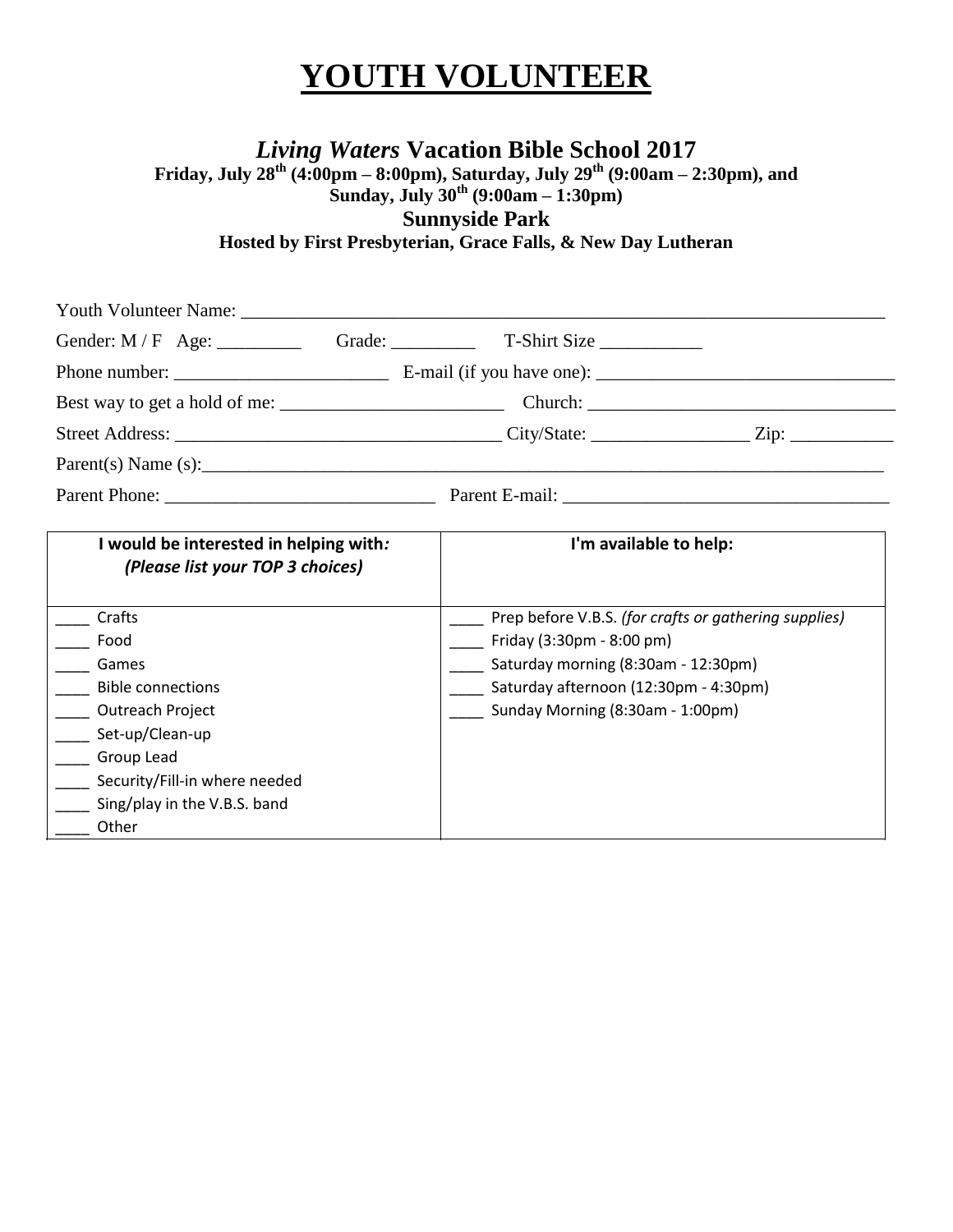### *Minor Medical Information, Consent, and Release of Liability*

*Church policy REQUIRES a completed form for EACH participating child under the age of 18 years.*

|                                     |  | Date of Birth: Gender: Male   Female |  |
|-------------------------------------|--|--------------------------------------|--|
|                                     |  |                                      |  |
|                                     |  |                                      |  |
|                                     |  |                                      |  |
|                                     |  |                                      |  |
|                                     |  |                                      |  |
|                                     |  |                                      |  |
|                                     |  |                                      |  |
|                                     |  |                                      |  |
|                                     |  |                                      |  |
| Home Phone: Cell Phone: Cell Phone: |  |                                      |  |
|                                     |  |                                      |  |
|                                     |  |                                      |  |
|                                     |  |                                      |  |
|                                     |  |                                      |  |
|                                     |  |                                      |  |

**Medical Consent and Release**: I, the Parent or Guardian, give permission for my child to attend off-site events, sponsored by First Presbyterian Church, Grace Falls, and New Day Lutheran Church on and between the dates mentioned. I also understand that every effort will be made to contact me if my child needs medical treatment. If it is impossible to do so, I give my permission to medical personnel selected by the adult leadership to secure proper treatment; to transport, to hospitalize, order injections, anesthetize, x-ray or do surgery for my child. I do hereby release and forever discharge First Presbyterian Church, Grace Falls, and New Day Lutheran Church from any claim whatsoever that arises or may hereafter arise on account of any first aid, treatment or service rendered in connection with the Participant's involvement during Vacation Bible School or with the decision by any representative of First Presbyterian Church, Grace Falls, and New Day Lutheran Church to exercise the power to consent to medical or dental treatment as such power may be granted and authorized in the Parental Authorization for Treatment of a Minor Child.

**Liability Release:** I, the Parent or Guardian, will hold harmless First Presbyterian Church, Grace Falls, and New Day Lutheran Church and its assigns from any and all liability, claims, and demands of whatever kind or nature, either in law or in equity, which arise or may hereafter arise from the above named participant's involvement in any First Presbyterian Church, Grace Falls, and New Day Lutheran Church activity. This discharges First Presbyterian Church, Grace Falls, and New Day Lutheran Church from liability or claim with respect to any bodily injury, personal injury, illness, death or property damage that may result from the Participant's activity with First Presbyterian Church, Grace Falls, and New Day Lutheran Church whether caused by the negligence of First Presbyterian Church, Grace Falls, and New Day Lutheran Church or its leaders, teachers, staff or committee members of otherwise. First Presbyterian Church, Grace Falls, and New Day Lutheran Church does not assume any responsibility for or obligation to provide financial assistance or other assistance, including but not limited to medical or disability insurance, in the event of injury or illness.

**Other:** The Parent or Guardian expressly agrees that this Release is intended to be as broad and inclusive as permitted by the laws of the State of Idaho and that this Release shall be governed by and interpreted in accordance with the laws of the State of Idaho. The Parent or Guardian agrees that in the event that any clause or provision of this Release shall be held to be invalid by any court of competent jurisdiction, the invalidity of such clause or provision shall not otherwise affect the remaining provision of the Release which shall continue to be enforceable.

**\_\_\_\_\_\_\_\_\_Photo Release (Optional):** I hereby authorize First Presbyterian Church, Grace Falls, and New Day Lutheran Church to use, reproduce, assign, publish and/or distribute photographs or videos of myself/my child for use in materials they may create for the purpose of promoting First Presbyterian Church, Grace Falls, and New Day Lutheran Church and its programs.

Parent/Guardian:

(print name clearly)

Parent/Guardian: \_\_\_\_\_\_\_\_\_\_\_\_\_\_\_\_\_\_\_\_\_\_\_\_\_\_\_\_\_\_\_\_\_\_\_\_\_\_\_\_\_\_\_\_\_ Date: \_\_\_\_\_\_\_\_\_\_\_\_\_\_\_\_\_\_\_\_

(signature)

Rev. 6/15/2017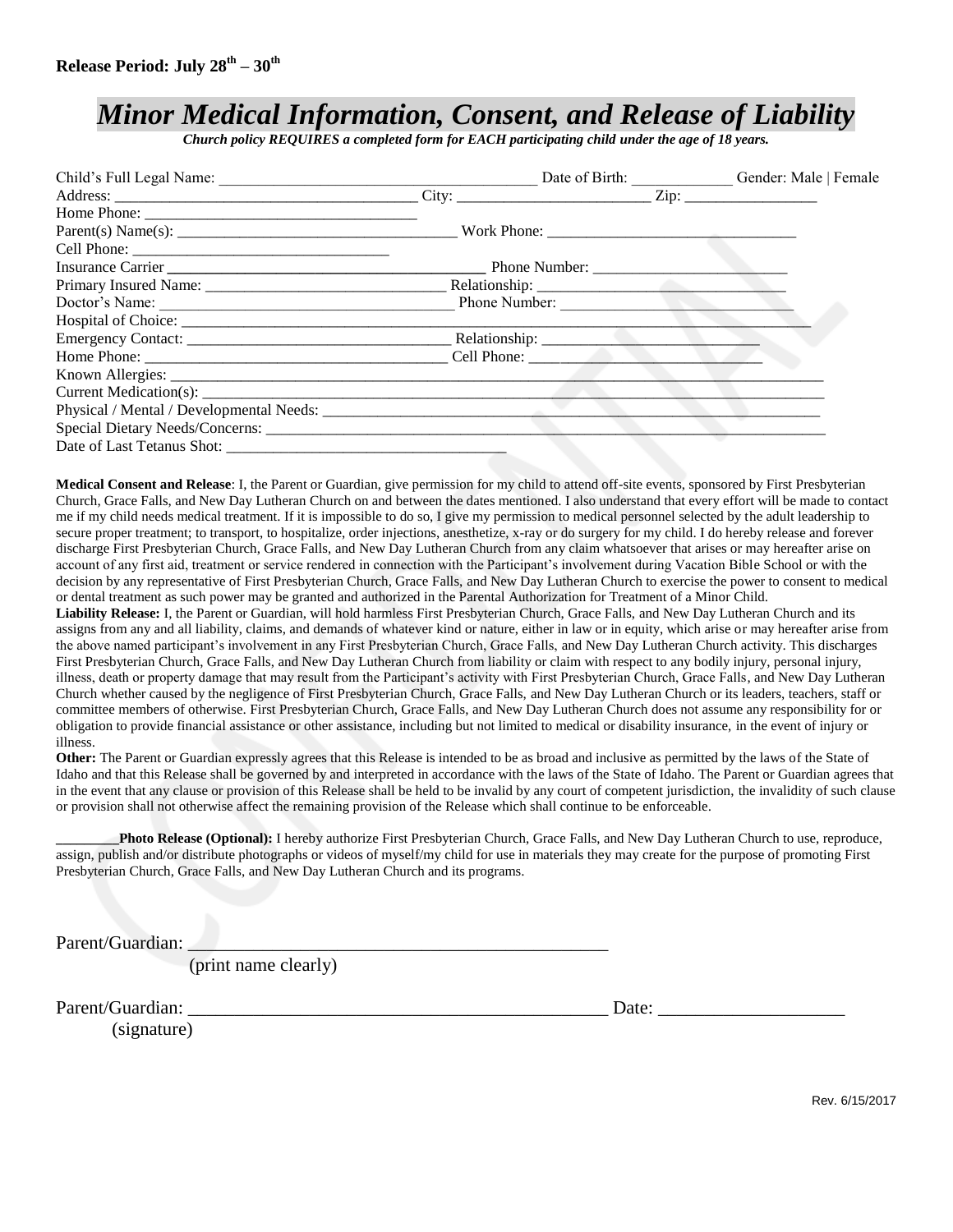## *Ministry Leader Covenant of Conduct*

In participating in this Vacation Bible School program, I understand that I am a representative of the Christian community and I am responsible for my actions. I know God loves me. I will live a life in response to that love. I understand the guidelines below are ways of being responsible and loving.

- 1. I will respect the property of the facility and personal property of others. I will not be destructive.
- 2. I will not use drugs, alcohol or tobacco while participating in a church function, nor will I be in possession of them.
- 3. I will respect the ministry participants and prayerfully consider their insights and ideas.
- 4. I will respect the rights of others and not verbally or physically abuse or harm anyone.
- 5. I will participate to my fullest ability.

| - |              | , have read this covenant and |
|---|--------------|-------------------------------|
|   | (print name) |                               |

**understand it. To the best of my ability I agree to abide by it.** 

Participant: \_\_\_\_\_\_\_\_\_\_\_\_\_\_\_\_\_\_\_\_\_\_\_\_\_\_\_\_\_\_\_\_\_\_\_\_\_\_\_\_\_\_\_\_\_ Date: \_\_\_\_\_\_\_\_\_\_\_\_\_\_\_\_\_\_\_\_

*(signature)*